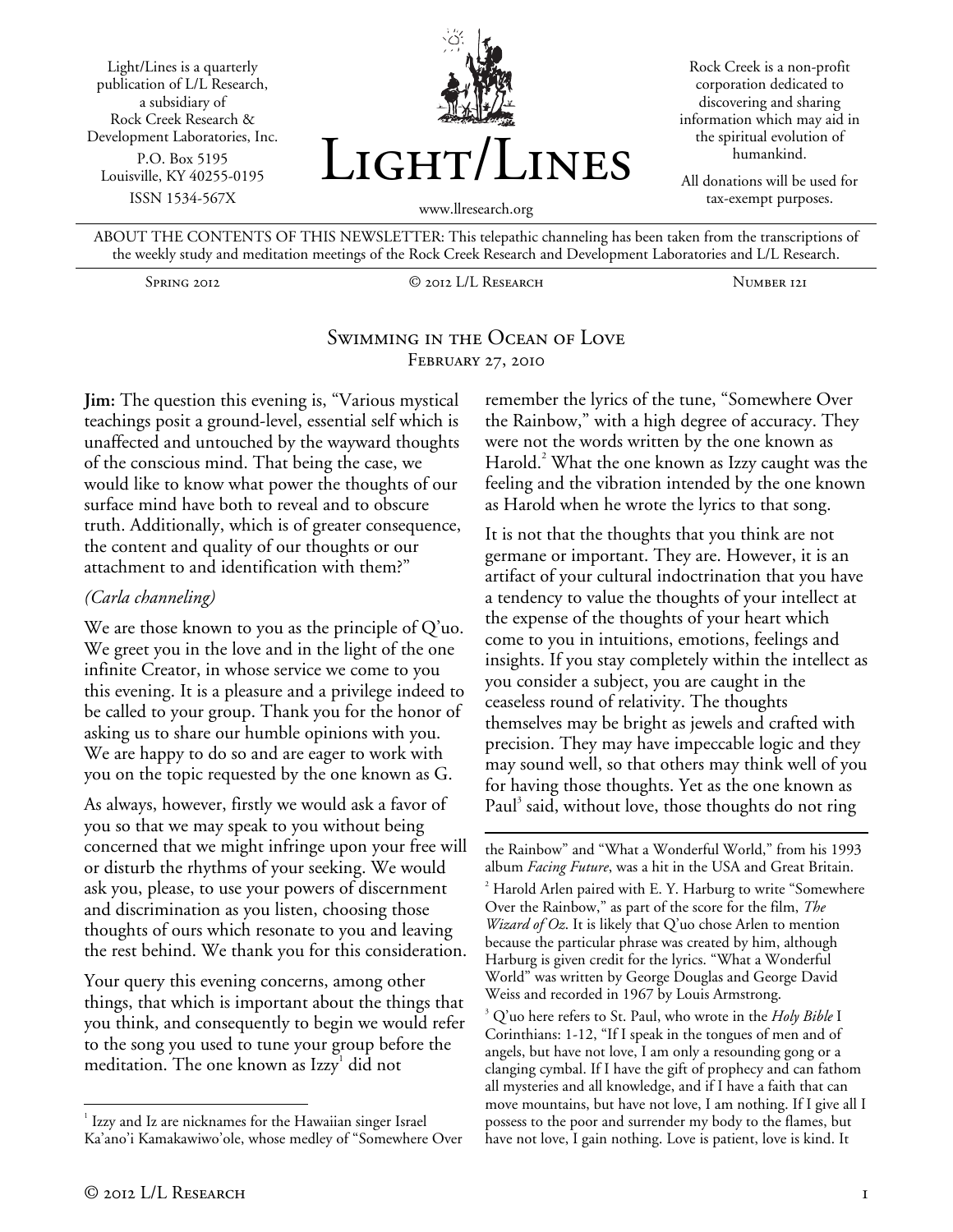true. They do not have the capacity to show you flashes of the Creator within.

One of the parts of this query went something like this: "Is it more valuable to attend to the quality of the content of your thoughts or is it more valuable to be attached to your thoughts?" We cannot answer this query as it was asked, because the values of the quality of your thoughts and attachment to your thoughts are like valuing oranges versus apples. They are not the same. They cannot be compared.

We were speaking of the quality of your thoughts when we discussed the intellect versus the intuition or the thoughts of the heart. The play of intellect as it flashes is a thing greatly to value. And it is good to play with that part of yourself that analyzes and uses logic and compares things to other things. It would be unusual indeed to consider that the Creator offered you this intellect and then to tell you that it is not worthy. The problem with the intellect, especially in your culture, my friends, is that you either ride it and enjoy the ride, or you are ridden by it and a slave to it. The intellect needs to be in harness with the mind of your heart, that energy within you that is stayed on love.

You may think to yourself, "But my heart is not always stayed on love. There are many feelings that come from my heart that do not seem to be full of love. They seem to be full of grief, sorrow, anger and fear." We can only encourage you to persist in paying attention to your feelings. And as you honor them and allow them their sway within your process, you will find that you are able to let those feelings go down into parts of you that are as the refining fire that purifies even the most dark feelings, gradually, over a period of time in your incarnation, until you

are as supple and understanding with your feelings as you are with your intellectual processes.

Anything benefits from honest, sincere attention. And in order to create the most supple, flexible, useful quality of thought on an ongoing basis, you yoke your feelings and your intellect together while you, having the reins, encourage them to work together.

One way to get them to work together is to become silent, so that neither your intellect nor your feelings are being stimulated but you are simply being. This state, whether it is [sought] in a nature walk or in silent meditation in the more formal forms of meditation, or in however you wish to enter the silence, tends to reset and refresh both the intellect and the intuition, so that you may have a better and better experience with your own internal process of thought and feeling.

We do not encourage you to pull hard on the reins, so that you are controlling these processes too much. A light but firm hand on the reins is that which we would recommend, so that not only do your thoughts not carry you away, but also your feelings do not carry you away. Rather, you are in the driver's seat and able to moderate and pay attention to all that is occurring inwardly as you go.

The other part of that query, the question about being attached to your thoughts, is a question asked with a great deal of insight. And it is associated in a way to that which we were saying about not letting your thoughts or your feelings ride you, but rather having a fascinating and excellent ride with the energy of them, listening to them, focusing on that which is occurring in your mind and in your heart at any given time, with that awareness that you are that which is a witness to these properties that you enjoy as part of your incarnational experience.

You are not your thoughts, nor are you your feelings. You are the entity, part of the Godhead principle, who is witnessing these thoughts and feelings and who, from these thoughts and these feelings, develops desires. And when you have identified a desire, you have the capacity to follow that desire, to set an intention concerning that desire, so that you may experience that which you desire. As you experience that which you desire, the Creator learns about Itself. Thus, all that you think and all that you

 $\overline{a}$ does not envy, it does not boast, it is not proud. It is not rude, it is not self-seeking, it is not easily angered, it keeps no record of wrongs. Love does not delight in evil but rejoices with the truth. It always protects, always trusts, always hopes, always perseveres. Love never fails. But where there are prophecies, they will cease; where there are tongues, they will be stilled; where there is knowledge, it will pass away. For we know in part and we prophesy in part, but when perfection comes, the imperfect disappears. When I was a child, I talked like a child, I thought like a child, I reasoned like a child. When I became a man, I put childish ways behind me. Now we see but a poor reflection as in a mirror; then we shall see face to face. Now I know in part; then I shall know fully, even as I am fully known."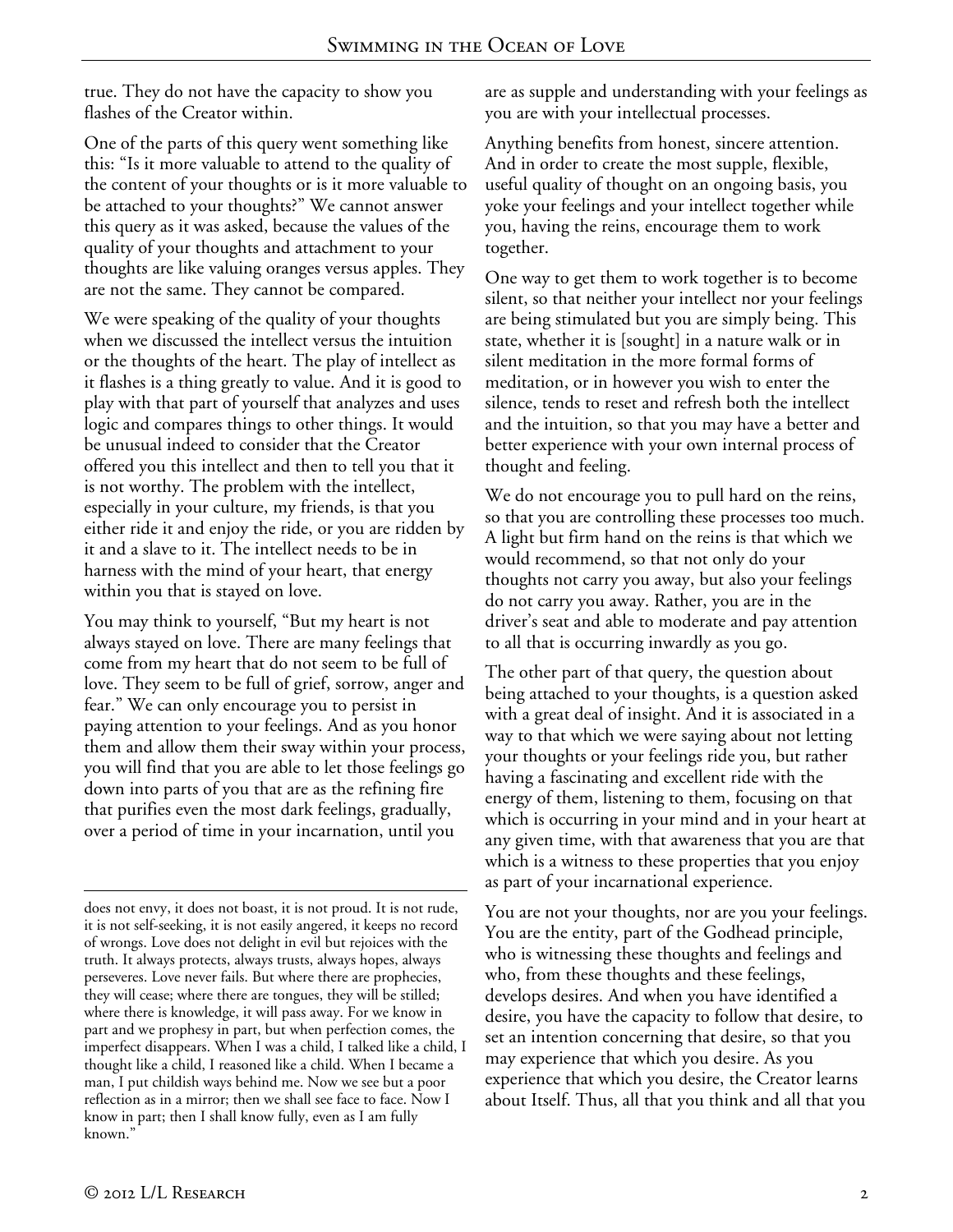feel is good in that it is grist for the mill $^4$  of your witness. It is grist for the mill of your choices. It is grist for the mill of that which you learn as you follow your desires. However, to be attached either to a thought or a feeling is to allow that thought or that feeling to ride you. And since both thoughts and feelings have an energy which is not part of the most basic quality of your being, such attachment will not serve you while you are being driven by a thought or feeling, in terms of your being a witness to and a generator of the process of discovering that which you truly desire and then following the path of resonance which your attention and witnessing have created.

This brings us to the meat of this question, which is, "Is there a ground of being which does not change although things on the surface may change from moment to moment, day to day and year to year?" Yes, my friends, there is indeed a ground of being. For each of you and for all of you it is the same. The ground of being is that one great original Thought, the Logos, which has created all that there is in the seen worlds and in the unseen worlds as well. Another word for that Logos is love. The Creator is love. It is out of that love that all that there is springs. You cannot be other than love. There is no other essence within the creation. When at last you come to the essence of yourself and feel the heart of you, it is a heart full of love. We always greet you in love and in light. When the Creator wished to know Itself, It formed a Logos of Its own essence. That essence is love. In order to manifest that essence It used light, so all that there is is love and light.

Now, if you have a common ground of being, why can you not feel this ground of being? Why is it so obvious that each of you is an individual, not the same as anyone else, even your very closest friend, your mate, or your child? My friends, were you to experience yourself as just like each other, there would be no point in the manifested worlds. Admittedly, the manifested worlds are all illusory, in that they are not the one infinite Creator. They are sparks of the one infinite Creator which have been sent out to learn more about who the Creator is. So

the very stuff of both your intellect and your feelings is illusory. And as you progress through the densities, you never escape illusion. You simply use the illusions of each density to learn more about who you really are and how that out-pictures itself in your experience.

There is a kind of indignation one might feel, and as we have gone through our own development, we certainly have felt it. Why must there be such a deep illusion? Why can we not simply know that we are love and all other selves are love? Yet, were we to know our true identity, what would there be to learn that was new? Consequently, you may see yourself as an explorer moving through the very winding and sometimes adventurous paths of your incarnation, gathering information with your mind and with your heart and seeking for the essence of yourself through paying attention to your desires and following them.

Now, how may you use your thoughts and your feelings to come to this ground of being, this essence of self? That is the question that is most interesting to ask. For thoughts skitter like water bugs across the surface of your consciousness. Feelings erupt seemingly aimlessly. It is a very picture of chaos, at least in some moods it may seem that this is so. Yet one must begin with the surface. One opens one's eyes as an infant to see bright, loud chaos. Voices are indistinguishable. Things are happening that are meaningless. And from that beginning in infanthood, you come gradually to organize your world. You identify mother, father, the one who feeds, the one who nurtures. You recognize kind voices and you begin to make preferences: "I love this person, I love this food, I love to have my diaper changed, I love to be held."

And so you, a being made of love, begin to give your love and to receive love. And this is the meaning of your incarnation, the reason you are here: to give love, to receive love, to share being the one infinite Creator with each other, and to rest as a being of love in the arms of love. And then to go forth again and to have adventures in which you find love, and find where there is not love. And in those places where there is not love, you find that you may yearn to give those places your love. And so you reach out to be of service to others. And as you reach out you find that you receive ten-fold, a hundred-fold, a thousand-fold, of the love that you give. And if all is

 $\overline{a}$ <sup>4</sup> The instrument first read this phrase when reading a book by Ram Dass and Steven Levine called *Grist for the Mill: The Mellow Drama, Dying: An Opportunity for Awakening, Freeing the Mind, Karmuppance, God & Beyond*. It was published in 1995 and is still in print.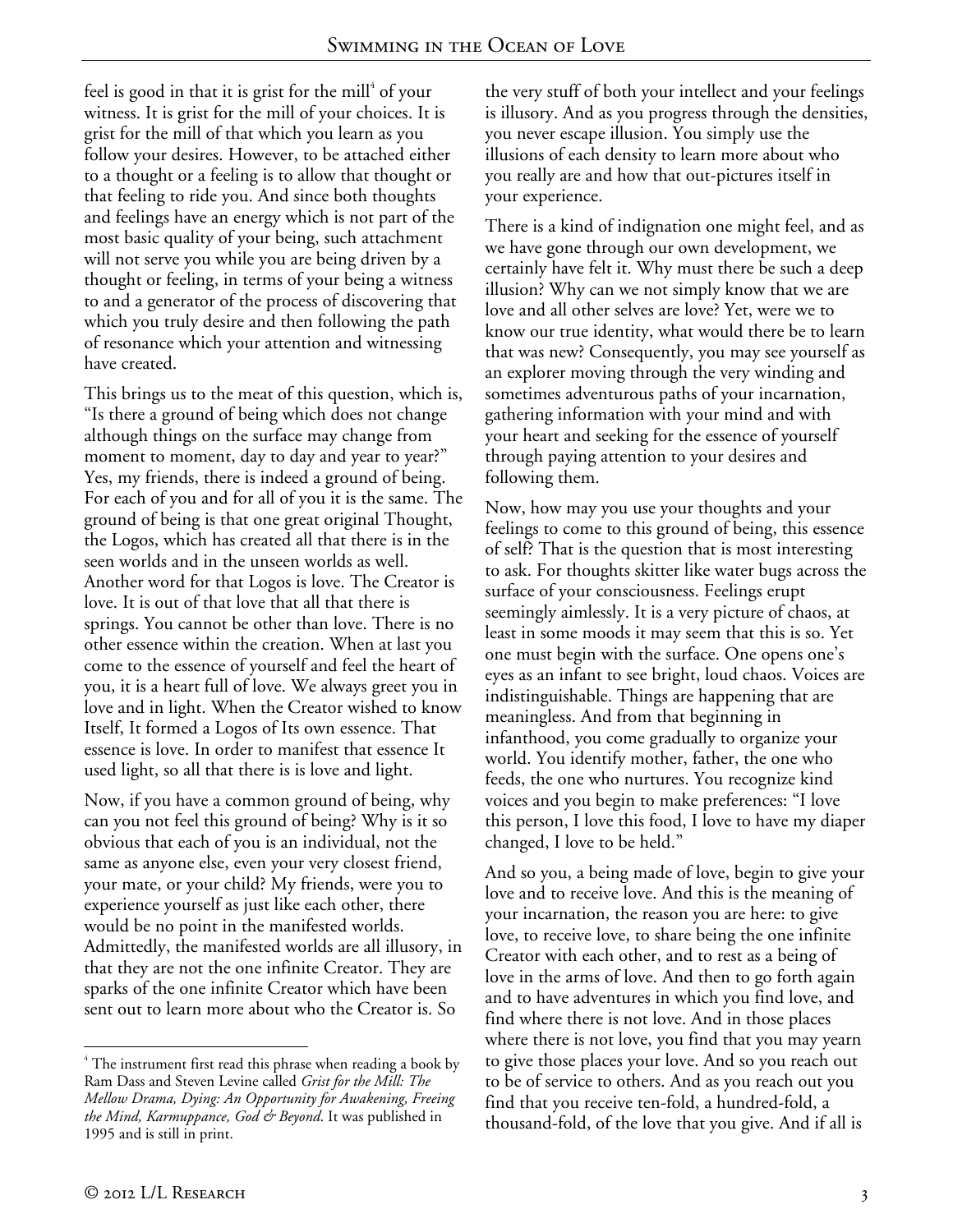calm and rhythmic in this particular season of your life, you may begin to feel that wonderful feeling of being part of all that there is, this breathing universe which breaths out love and breaths in love. And so you begin to shine and to be a light. And even when you are sorrowful, even when part of you is lost in the thickets of intellectual thought, yet fundamentally you remember that you are creatures of love.

The intellect alone will not give you this. Your feelings alone will not give you this. But they are the place where you begin to explore your universe—not the outer universe as much as the inner universe. And although you may be in a desert at this time, you will find, as you move through the rhythms of desert and aridity, thirst and hunger, that they naturally call forth the oasis of love. Follow the path of resonance in your mind and in your heart. Those paths will lead you to choice after choice where you may be either forgiving or judgmental, where you may either love or fear. And each time that you choose compassion, forgiveness and love, you move closer to the heart of who you are, closer to that ground of being which is the Creator.

Within you, my friends, there is a sea, an ocean, of love. When you swim on the surface of that ocean you may find the waters turbulent. And so it is that each seeker eventually awakens to the awareness that that which the environment, the culture, has given is not a satisfying reality. It does not speak. It does not resonate any longer. It must be escaped or seen through, shall we say. And you awaken to the knowledge that there is more. You want to explore that unknown, that mystery for which you yearn with all your heart. Each of you sets out on a journey from chaos to serenity; from fear to love; from being taken to becoming a person of choice. You are the Creator, my friends. How shall you choose your creation to be?

You did not come here to rest forever in that ocean of love. You came to dance on the shore, to be part of the rhythm of this vast illusion and to interact with all that there is. You came to joy at the moon and the sun. You came to speak to trees and to find your totems, as this instrument would say, those essences that are represented by birds and animals. You came to be a creature of fire and earth, air and water. You came to experience and bear witness and dance. Part of that dance is to move, at times of

remembrance, back to the ground of being, back to love, and to let yourself swim in the ocean of bliss, peace, power and love. May you swim like otters, my friends! May you love. And may you accept the love from those about you. For this, too, is part of love, not simply to serve others, but to let them serve you.

All together, you create the wonderfully textured, infinitely various creation of love that teaches the Creator more and more about Itself as you come to those moments where suddenly a new pattern emerges, a new clarity dawns. Is that the intellect? Is that the world of feeling? It is both. And when they combine you shall always be on the trembling verge of "Aha." Wait for it. It shall come. And then your journey shall start a whole other section of your lessons on Planet Earth. And as you shine, as you learn, so that light shall spread to those whose time it is now to wake up; whose time it is now to begin the journey of conscious seeking.

We thank the one known as G for his query and would ask if there is any desire within this group to follow up on this query before we move to other questions. We are those of Q'uo.

### *(Pause)*

We are those of Q'uo, and find there is no desire to go further with this query this evening, so we would open this session of seeking to other questions. Does anyone have a question at this time? We are those of Q'uo.

**Questioner:** I have a question, Q'uo. If people graduate from third density and then, in their next incarnations, incarnate in fourth density, would they incarnate in fully grown bodies, or would they still reincarnate as infants and grow from there?

We are those of Q'uo, and are aware of your query, my sister. The methods of procreation and children being born as infants and being raised does extend through fourth density, my sister. However, the vehicles involved are no longer chemical distilleries, but are what you would think of as electrical bodies.

 $\overline{a}$ <sup>5</sup> It surprises us, when we first encountered this phrase, to see Q'uo call the physical body a chemical distillery. However the phrase describes accurately what the body does with food. When we eat food, the organs of the body distill the good which the body can use from the food and keeps it. The useless remainder is then eliminated from the body.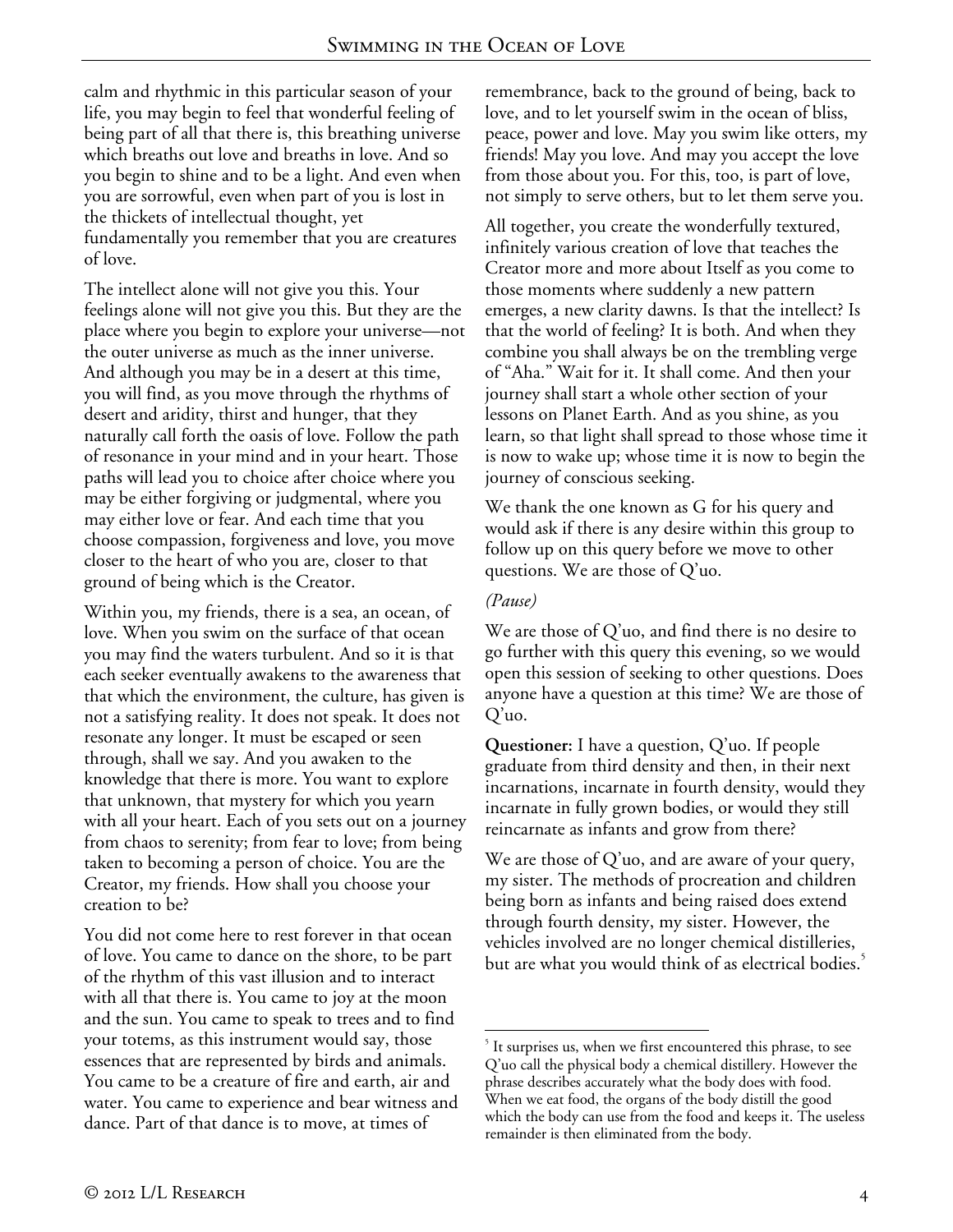May we answer you further, my sister? We are those of Q'uo.

**Questioner:** Yes. I was also wondering, if a wanderer has incarnated on Earth, is there a possibility that they could have a body already in that density that they would return to if they return to that density?

We are those of Q'uo, and are aware of your query. My sister, in an infinite universe anything is possible. However, it is generally so that this would not be possible, because of the fact that there is a silver cord that attaches one's electrical body to one's physical body. When that so-called silver cord is severed at physical death, the physical body becomes unviable.

However, there are those who, wishing to aid in a certain situation, find that a key player, shall we say, in a certain situation wishes to depart the incarnation but does not wish to commit suicide. They then can create a contract and take over the life of that entity, this phenomenon being known to this instrument as that of the walk-in. When this occurs, and it is greatly rare, the responsibility for continuing on with that incarnation according to, shall we say the "game plan" that has been set by the native to that vehicle is then the responsibility of the walk-in to carry out. This has, in some cases, resulted in a very happy outcome.

May we answer you further, my sister?

**Questioner:** No, thank you.

We thank you, my sister. We are those of Q'uo, and would ask if there is another query at this time.

**S:** I have a question, Q'uo. If a seeker has a desire to seek beyond the veil, to pierce the illusion of third density, by an out-of-body experience for example, can you comment on how such an experience would affect the growth opportunity that we're given in third density? By having such an experience it seems as though it could give fuel to the seeking or help energize and validate the seeking. But it seems as though it's counterintuitive to the whole concept of the veil and the opportunity that we have as a result of being veiled.

We thank the one known as S for his query. We believe that we grasp this query.

*(Side one of tape ends.)* 

# *(Carla channeling)*

We believe we understand the query of the one known as S. We would say that there is great insight in this question, in that it is indeed counterintuitive from the standpoint of the purest practice, shall we say, to attempt to experience phenomena in order to validate inner faith. Indeed, the purest path is that of faith and does not require validating by other phenomena in order to create the impetus for the movement of spirit.

The use of the out-of-body experience is primarily to open to the intellect to one who has been taught that the path of spirit is not valid; that there is a great deal more to the self than that self that plods through the incarnation, as the one known as S and the one known as Jim were speaking earlier, doing the job and fulfilling the duties of the incarnation.

Various phenomena such as the out-of-body experience and the experience with the use of drugs, as this instrument would call these substances that alter consciousness in ways that cannot be denied by the self, are ways of breaking through that stubborn denial that there is more. Sometimes, this experience is salutary in that it does succeed in breaking that skin, that meniscus, that is not seen but is there, that keeps the spirit from its freedom to explore, to learn, to evaluate, to have a process that is not locked within the boundaries of dogma or cultural belief.

In terms of the power of the self and finding the springs of that power, it is useful, then, to come back to the center of that awareness that there is more, and to proceed from that assumption by faith alone and by attention to every moment that passes. For to one who is attentive to the present moment, the tiniest and most humble action can be extremely resonant.

There are ways to work with faith that do not involve phenomena. The practice of counting your blessings, for instance, is a humble thing which is taught to children as they say their bedtime prayers. However, especially in times of seeming aridity of spirit, when one begins to count one's blessings, one discovers that one's tuning, one's vibration, is materially and substantially changed.

Names of power aid in changing vibration and in opening the energy that is caught. We do not know what your name of power is, but it is that name by which you know love. You are not calling upon that